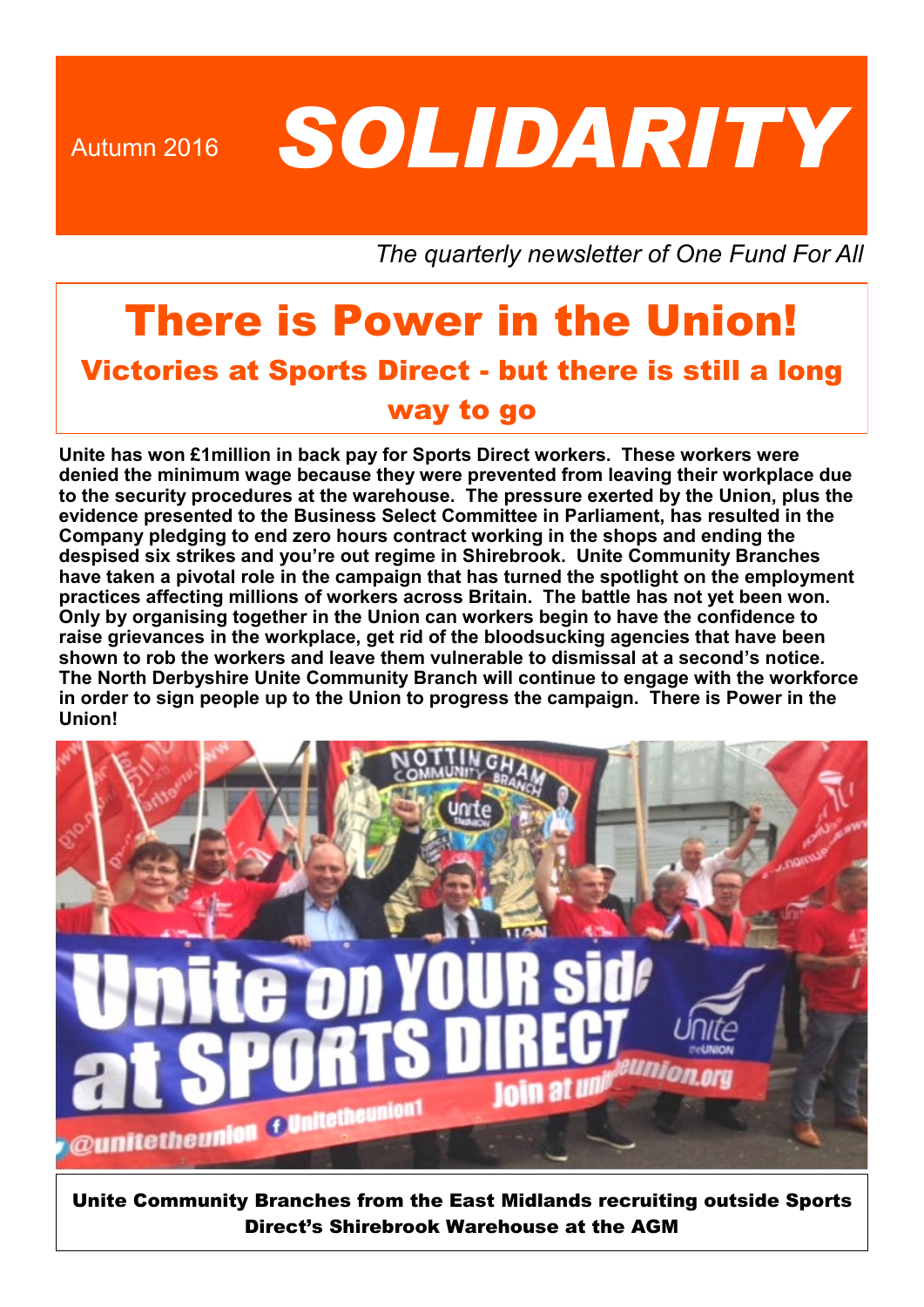## *Campaigns*

# Universal Basic Income — What is it? And how do we campaign for it?

A basic income is an income unconditionally granted to all on an individual basis, without means test or work requirement. It is a form of minimum income guarantee that differs from those that now exist in various European countries in three important ways:

- It is paid to individuals rather than households
- It is paid irrespective of any income from other sources
- It is paid without requiring the performance of any work or the willingness to accept a job if offered.

The following have all been invoked in its favour.

- Liberty and equality, efficiency and community
- Common ownership of the Earth and equal sharing in the benefits of technical progress
- The flexibility of the labour market and the dignity of the poor
- The fight against inhumane working conditions
- Against the desertification of the countryside and against interregional inequalities
- The viability of cooperatives and the promotion of adult education
- Autonomy from bosses, husbands and bureaucrats

But it is the inability to tackle unemployment with conventional means that has led in the last decade or so to the idea being taken seriously throughout Europe by a growing number of scholars and organizations. Social policy and economic policy can no longer be conceived separately, and basic income is increasingly viewed as the only viable way of reconciling two of their respective central objectives: poverty relief and full employment.

There are a wide variety of proposals around. They differ according to the amounts involved, the

source of funding, the nature and size of the reductions in other transfers, and along many other dimensions. As far as short-term proposals are concerned, however, the current discussion is focusing increasingly on so-called partial basic income schemes which would not be full substitutes for present guaranteed income schemes, but would provide a low – and slowly increasing – basis to which other incomes, including the remaining social

A Basic Income is an income unconditionally granted to all on an individual basis. without means test or work requirement.

security benefits and means-tested guaranteed income supplements, could be added.

Many prominent European social scientists have now come out in favour of basic income – among them two Nobel laureates in economics. In a few countries some major politicians, including from parties in government, are also beginning to stick their necks out in support of it. At the same time, the relevant literature – on the economic, ethical, political and legal aspects – is gradually expanding and those promoting the idea, or just interested in it, in various European countries and across the world have started organizing into an active network.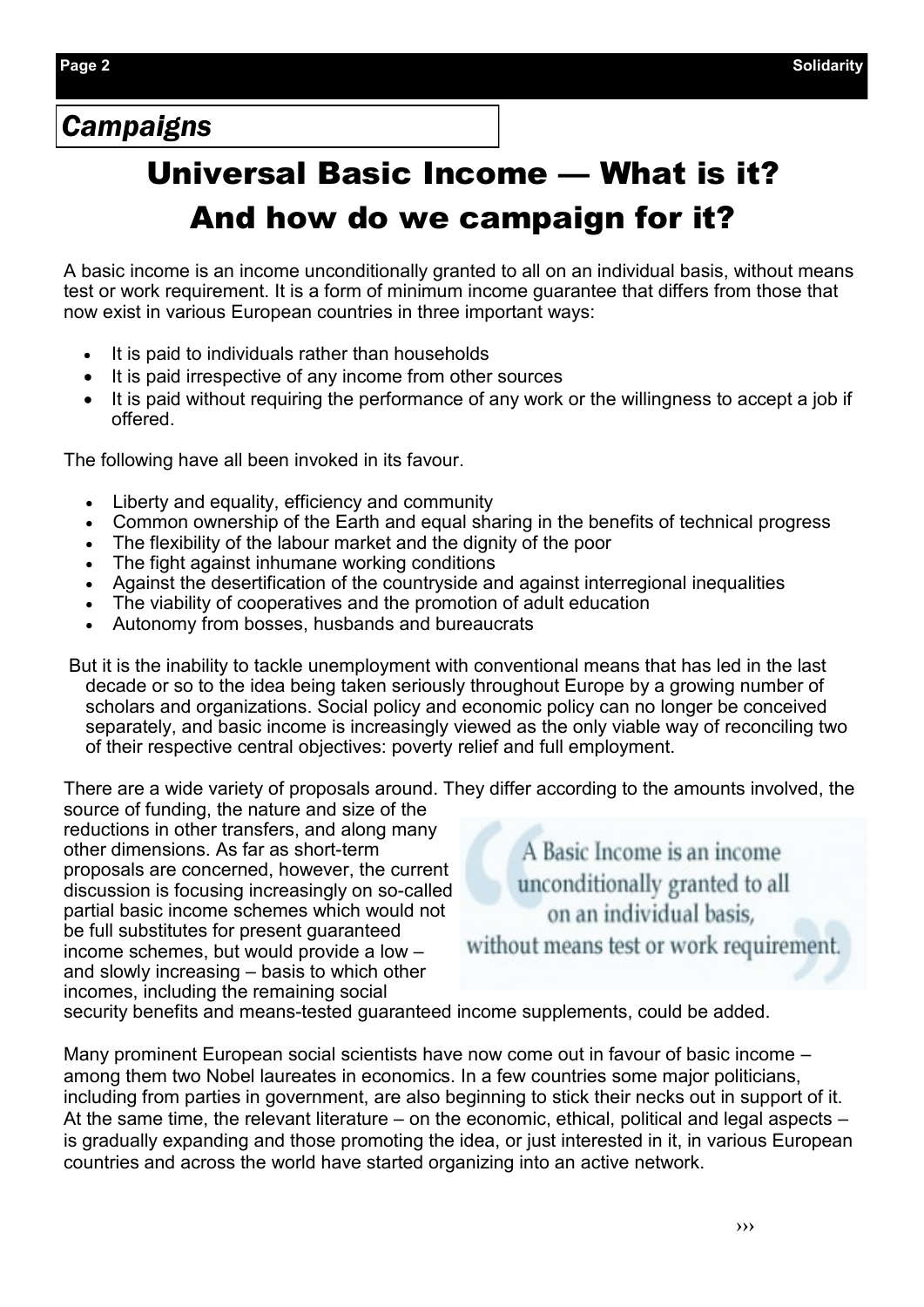# *The View from Unite The Union*

As rapid digitalisation and fragmented employment throws millions of workers into uncertainty, the country's biggest union, Unite, is urging unions to consider a universal basic income as part of wider reforms to social security and to make work pay.

The call comes as unions debate the impact of the 'fourth industrial revolution' and the changes to the benefit system which have inspired a rise of in-work poverty at this year's Trades Union Congress in Brighton.

France, the Netherlands and Finland are currently considering basic income pilots. A poll in May this year found that 65 per cent of Europeans polled would back the idea.

Steve Turner, Unite assistant general secretary, who has led the union's fight to change the abusive working practices at Sports Direct, told Congress:

*"Conservative austerity has had obscene results. It has isolated and attacked those in need of benefits, caused food banks to become a common-place feature of national life and sent millions begging at the doors of pay day lenders. The grim truth is that more and more people in work are one pay cheque away from poverty.*

*We have to stand up against these dehumanising cuts and their counterparts in degrading workfare and disability assessment schemes. But we also need to recognise that work is changing. Millions of jobs are being lost to automation and technological advances, whether it is drone delivery or the digitalisation of clerical work.* 



*In the face of this uncertainty and fragmentation the job of unions is to fight* 

*for decent work, but also for a decent income for those locked out of work.* 

*This is not about the state subsidising those employers who refuse to pay a living wage – we are not about letting bad bosses off the hook. But the labour movement must lead the debate on how we give people an income on which they can live. We cannot leave it to the Tories, devotees of austerity, to define the terms of our world of work.* 

*There is a debate to be had about the emerging economy and how it allows us all to participate. We must seize this moment to ensure that the values of trade unions – of fairness, equality and decent treatment – underpin that debate.* 

*Ours is a rapidly changing world. We must face up to the fact that traditional work and income relationships are under attack. As we fight for decent employment and a redistribution of wealth, a basic income could have a place*. To quote Victor Hugo, 'nothing is more powerful than an idea whose time has come'."

**Unite Community in Chesterfield will be organising to widen the debate about Universal Basic Income — watch this space!**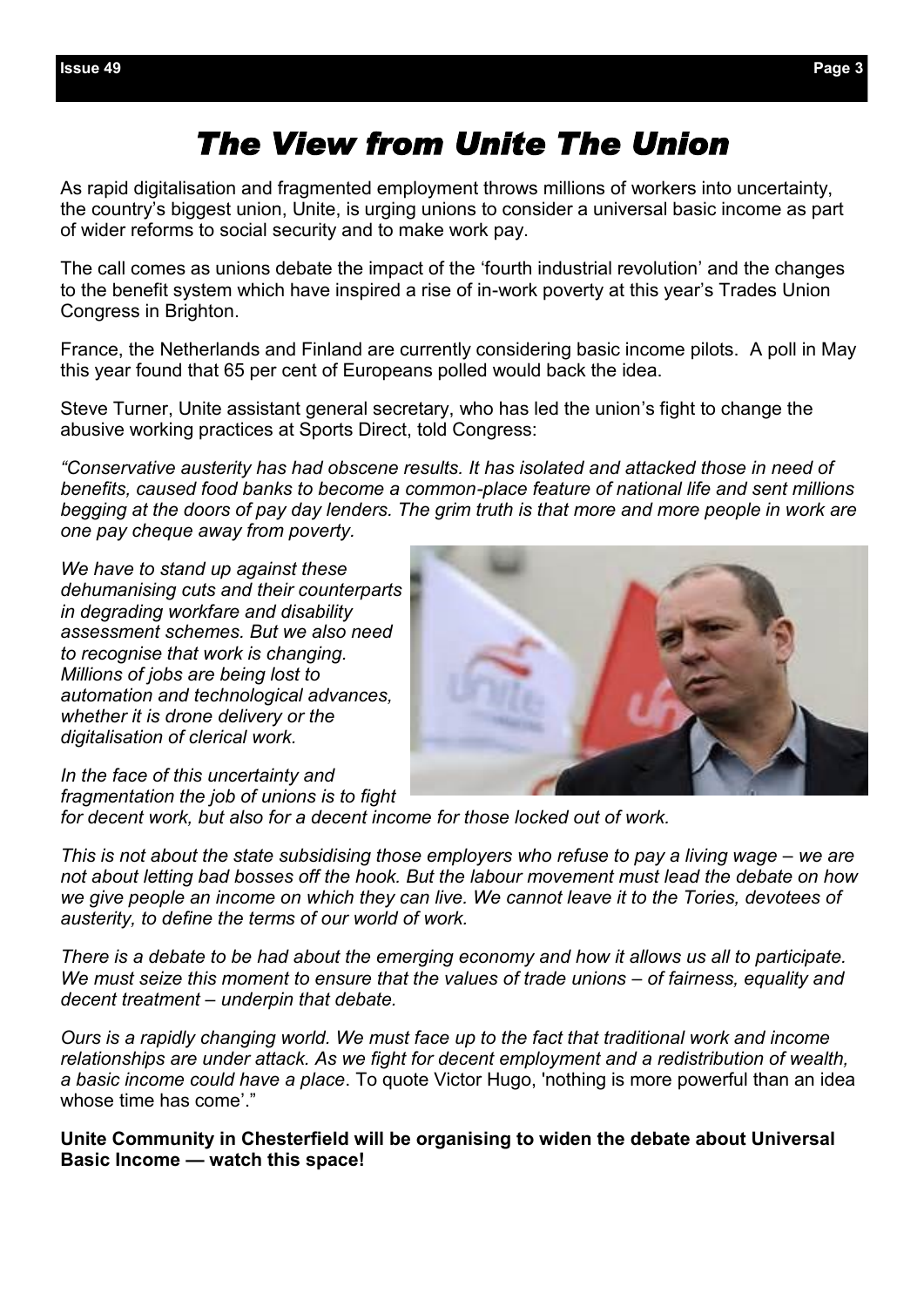#### Are you entitled?

#### For those in work

**Working Tax Credit -** a credit paid to top up low wages for people working over at least 16 hours a week (24 hours a week for couples with children). Extra amounts can be included for those unable to work full time due to disabilities.

**Universal Credit** - means- tested credit paid to those of working age on low income either in or out of work – elements payable for children, carers, those fit or unfit for work and with rent to pay.

#### Families

**Maternity and Paternity Benefits -** includes 39 weeks of Statutory Maternity Payments by employers for women on maternity leave, a 2 week paternity payment by employers to new Fathers and a 39 week payment for women who are not in work or cannot claim Statutory Maternity Pay.

**Child Tax Credit** - paid by the Inland Revenue to those responsible for at least one child or qualifying young person.

**Income Support -** a means –tested benefit payable to people aged 16 or over, particularly lone parents with a child under 5, or carer's claiming Carer's Allowance and those receiving Statutory Sick pay from their employer and on low income.

**Child Disability Living Allowance -** claims made for children under 16 with a condition or disability who need help getting around or have supervision or care needs.

#### Sickness, Disability or Carer

**Attendance Allowance -** a benefit paid to those 65 or over, who need help with their personal care because of illness or disability.

**Personal Independence payment** - disability benefit which replaced Disability Living Allowance for those between 16 and 64 from June 2013. Paid to those with disabilities who need help with daily living and mobility.

**Carers Allowance** - for people over 16 spending at least 35 hours a week caring for a severely disabled person in receipt of a disability benefit (always seek advice before claiming Carer's Allowance – as the person being cared for could lose benefit).

**Employment and Support Allowance** - a benefit for working age people who are found to be unfit for work due to illness or disability.

#### Pensioners

**Pension Credit**- a means tested 'top up' benefit for older people on a low income. Additional amounts can be payable for those receiving disability benefits.

**Attendance Allowance-** a benefit paid to those 65 or over, who need help with their personal care because of illness or disability.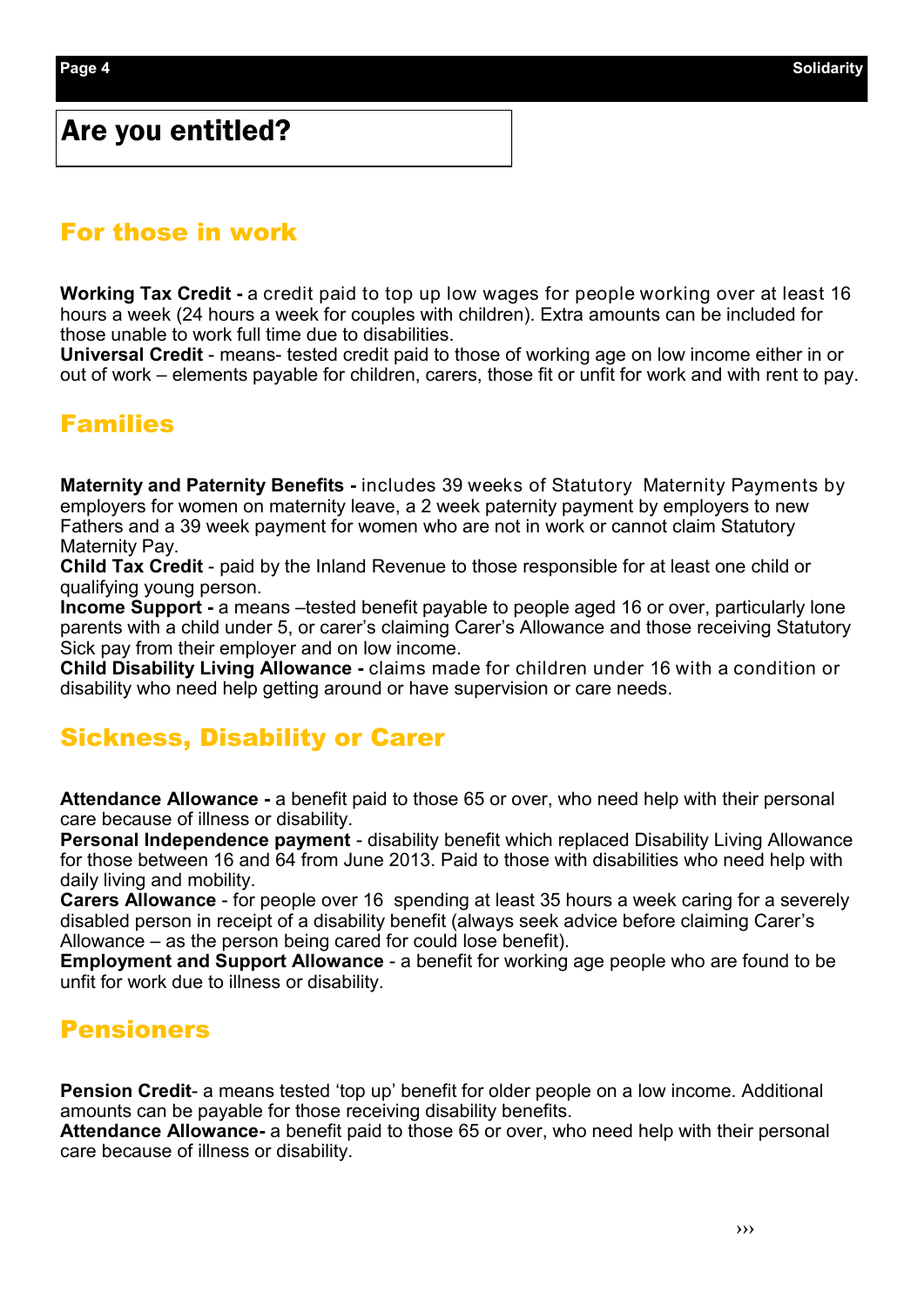### Are you entitled?

#### **Unemployed**

**Jobseeker's Allowance** - a benefit payable to working age unemployed people who are found to be available and fit for work.

**Universal Credit** - means- tested credit paid to those of working age on low income either in or out of work – elements payable for children, carers, those fit or unfit for work and with rent to pay.

#### **General**

**Industrial Injuries Disablement Benefit** - payable to people who become disabled as a result of an accident at work or as a result of an industrial disease. Can be payable even if a person continues or returns to work.

**Bereavement Benefits** - includes a weekly payment paid to some widows and widowers aged over 45 but under pension age for 52 weeks following the death of a spouse – a one-off lump sum payment of £2,000 and weekly amounts payable to widows or widowers under pension age and responsible for children.

**Housing Benefit/ Council Tax Reduction** - help for those on low income who are responsible for paying the rent and council tax.

**Discretionary Housing Payment** - payments made by Local councils, to help tenants to meet any shortfall in their rent.

**Statutory Sick Pay** - paid by employers for a maximum of 28 weeks to people who are 'off sick' from work and who normally earn above the 'lower earnings limit' (currently £112.00 a week). **Armed Forces Compensation Scheme** - aimed at people who become ill due to service in the armed forces and civilians during war time.

**Local Welfare Schemes (Derbyshire Discretionary Fund)** - Derbyshire County Council have a fund available to help people in a crisis or needing household items. Payments can be made to buy food, or help with gas or electric – part of the fund is available to buy items such as a fridge cooker or furniture.

#### **Social Fund – includes:**

- **Sure Start Maternity Grant**  one-off payment of £500.00 to help towards the cost of having a child – only paid to the first child.
- **Budgeting Loans**  a tax free loan to help pay for essential items such as furniture.
- **Cold Weather Payments**  payable to those on certain benefit during periods of very cold weather.
- **Winter Fuel Payments**  a tax free payment to help with heating costs for those of pensionable age.
- **Funeral Expenses Payment -** for those on certain benefits and need help to pay for a funeral.

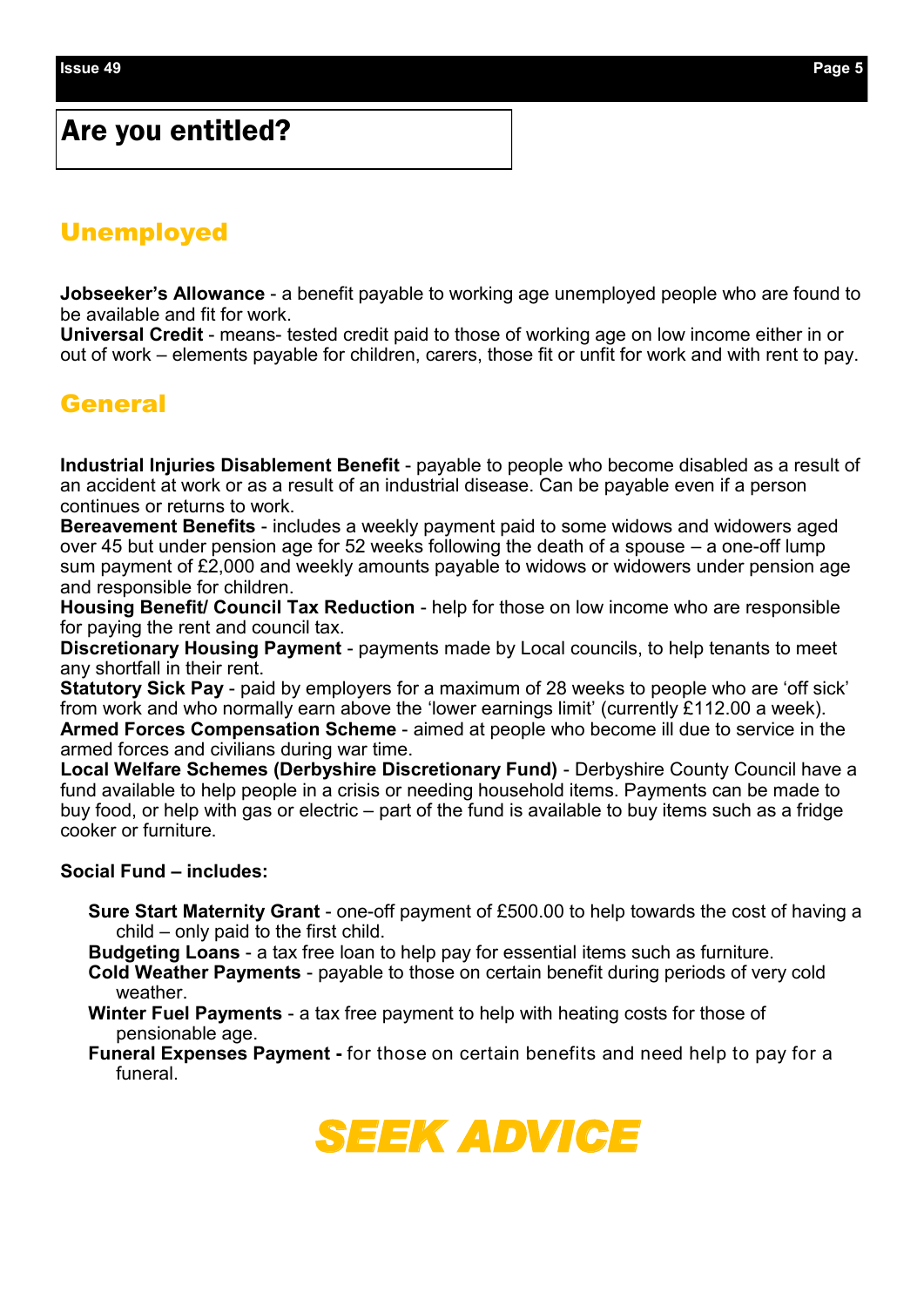#### News

# **DAST's Launch and Exhibition - Raising Awareness about the Dangers of Asbestos**

#### **The Department of Education's best estimate is that over 75% of schools contain**  Asbestos has the potential to cause disease including a cancer **Mesothelioma.**

For this reason the Derbyshire Asbestos Support Team will be launching their interactive Schools Asbestos Awareness Project to highlight where asbestos may be found in school buildings and what action can be taken.

Over the last few years DAST has supported former Teachers and Headteachers sadly diagnosed with Mesothelioma and wants to do more to protect the lives of school staff as well as children.

#### **The launch will take place on Friday 21st October 2016 - 10.00am – 11.30am New Art Exchange, 39 – 41 Gregory Boulevard, Nottingham, NG7 6BE**

Following the launch from 1pm – 4pm and on Monday  $24<sup>th</sup>$  October from 10am – 4.30pm there will be an open exhibition of DAST's awareness projects which will include the schools project along with an interactive programme which highlights where asbestos may be contained in our homes. There will also be a display about collectable vintage items.

The events are being sponsored by UNITE the Union who along with DAST believes it is important to find new and innovative ways to raise awareness about the dangers of asbestos.

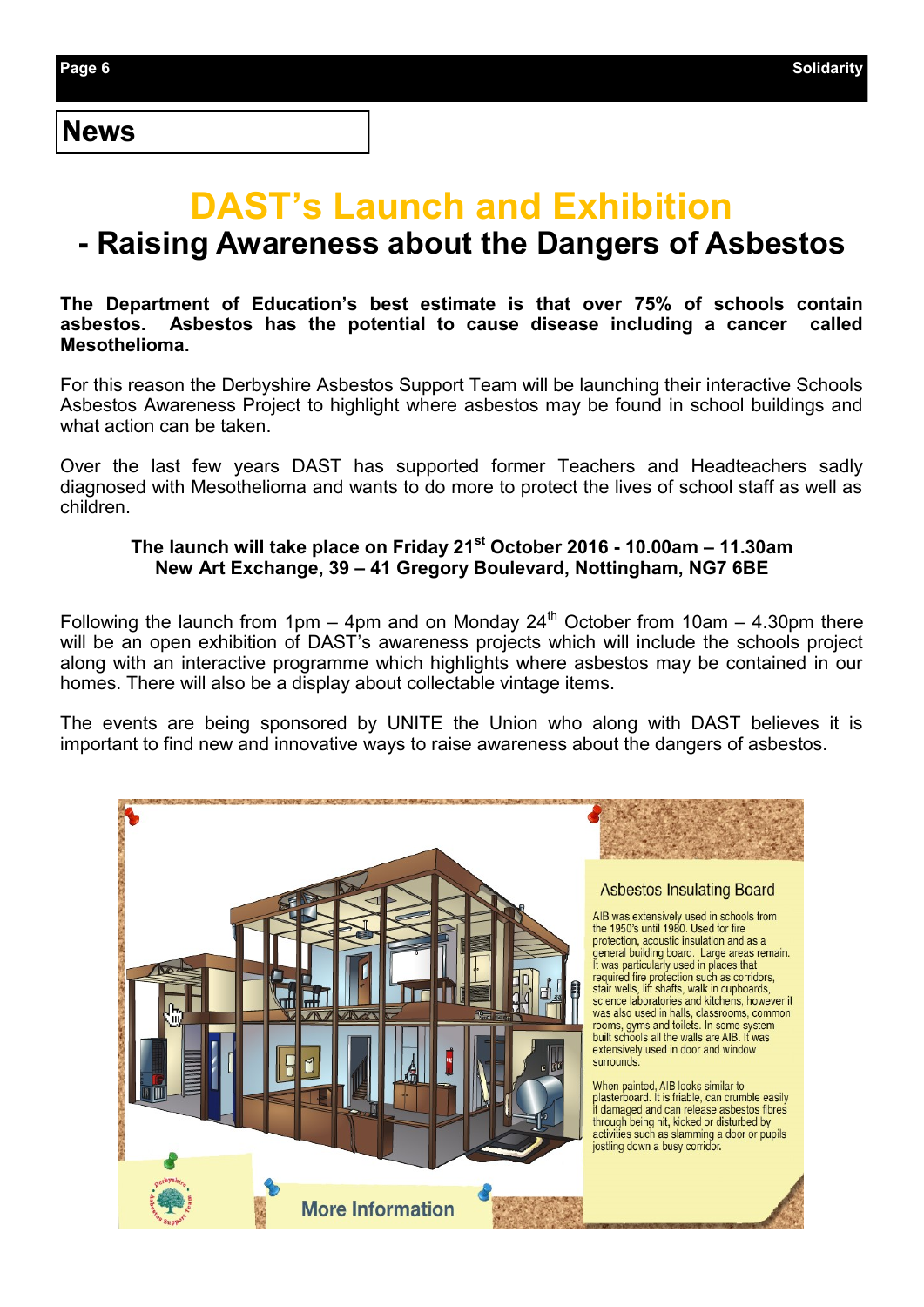**Issue 49 Page 7**

# Join Unite Community

#### $\epsilon$  Tear off this page and send it in.

**Please complete, place in envelope and send Freepost to: Freepost Plus RSCC-JGAL-GRJA, FAO Liane Groves, Unite the Union, Unite House, 128 Theobalds Road, London WC1X 8TN**

| Surname                                                                |                                                                                                                                                                      |
|------------------------------------------------------------------------|----------------------------------------------------------------------------------------------------------------------------------------------------------------------|
|                                                                        |                                                                                                                                                                      |
| Forenames                                                              | Male<br>Female                                                                                                                                                       |
| Mr /Mrs /Ms /Miss                                                      | Date of Birth                                                                                                                                                        |
|                                                                        |                                                                                                                                                                      |
| Address                                                                |                                                                                                                                                                      |
|                                                                        | Postcode                                                                                                                                                             |
|                                                                        |                                                                                                                                                                      |
| Home Tel                                                               | Mobile Tel                                                                                                                                                           |
| Email                                                                  |                                                                                                                                                                      |
|                                                                        |                                                                                                                                                                      |
|                                                                        |                                                                                                                                                                      |
| Membership subscription is to paid by direct debit.                    |                                                                                                                                                                      |
|                                                                        | For assistance to open a bank account please contact community@unitetheunion.org                                                                                     |
|                                                                        |                                                                                                                                                                      |
|                                                                        | Instruction to your bank or building society to pay by direct debit                                                                                                  |
|                                                                        |                                                                                                                                                                      |
|                                                                        |                                                                                                                                                                      |
|                                                                        |                                                                                                                                                                      |
|                                                                        |                                                                                                                                                                      |
|                                                                        | DIRECT<br>D e b i t                                                                                                                                                  |
|                                                                        |                                                                                                                                                                      |
| Name and full postal address of your Bank or Building Society          | Originator's Identification Number                                                                                                                                   |
|                                                                        |                                                                                                                                                                      |
| To: The Manager                                                        | Bank/Building Society                                                                                                                                                |
|                                                                        | 7<br>9<br>6<br>4                                                                                                                                                     |
| <b>Address</b>                                                         |                                                                                                                                                                      |
|                                                                        | Membership Number (office use)                                                                                                                                       |
|                                                                        |                                                                                                                                                                      |
|                                                                        |                                                                                                                                                                      |
| Postcode                                                               | Instruction to your Bank or Building Society<br>Please pay Unite the union Direct Debit monthly from the account detailed in                                         |
|                                                                        | this instruction subject to the safeguards assured by the Direct Debit Guarantee.                                                                                    |
| Name(s) of Account Holder(s)                                           | I understand that this instruction may remain with Unite the union and, if so,                                                                                       |
|                                                                        | details will be passed electronically to my Bank Building Society.                                                                                                   |
|                                                                        | Signature(s)                                                                                                                                                         |
| Branch Sort Code                                                       |                                                                                                                                                                      |
|                                                                        |                                                                                                                                                                      |
|                                                                        |                                                                                                                                                                      |
| Bank/Building Society account number                                   |                                                                                                                                                                      |
|                                                                        | Date                                                                                                                                                                 |
|                                                                        |                                                                                                                                                                      |
|                                                                        | Banks and Building Societies may not accept Direct Debit Instructions for some types of account                                                                      |
| I wish to pay monthly on 7th                                           | 14th<br>21st<br>28th<br>or annually                                                                                                                                  |
|                                                                        |                                                                                                                                                                      |
| Please read Data Protection notice<br>O                                |                                                                                                                                                                      |
|                                                                        | data for these purposes, please tick this box $\Box$ Please note that this will predude you from receiving our special offers or promotions.                         |
|                                                                        |                                                                                                                                                                      |
| I agree to abide by the Union's rules. I authorise the payments above. |                                                                                                                                                                      |
|                                                                        | You have the right at any time to stop us using your details for third party marketing purposes. If you do not wish us to communicate with you or share your contact |
| Signature(s)                                                           | Date                                                                                                                                                                 |